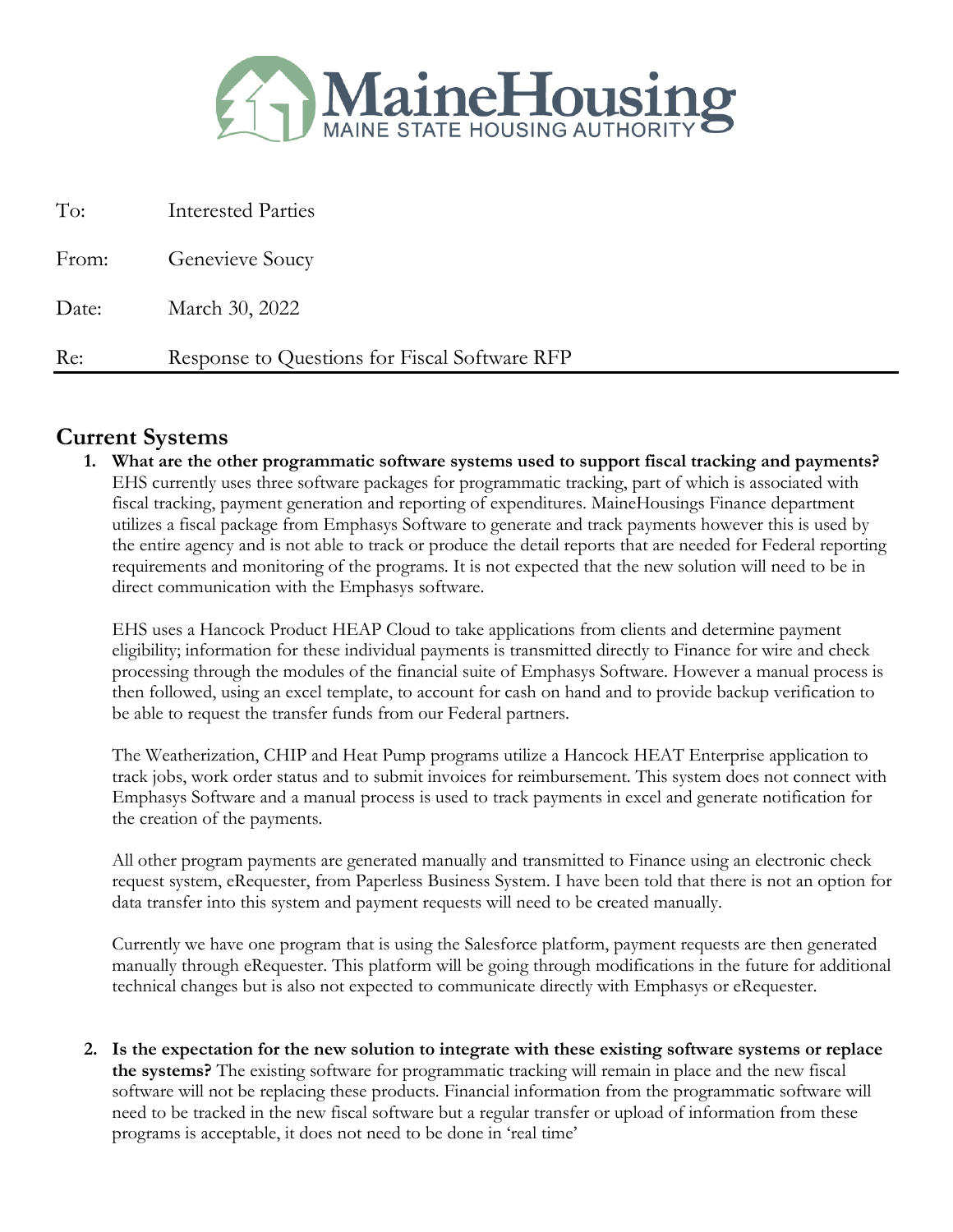- **3. Of the systems being integrated into the new solution, how frequently would updates be required (weekly, daily etc.)?** At a minimum, weekly updates will be needed.
- **4. Of these software systems do any NOT offer APIs to transfer data in and out of their system?** No
- **5. What is the current process for how sub-grantee partners submit monthly expenditures and request reimbursements?** For the monthly expenditures of the Weatherization, CHIP and Heat Pump programs, the sub-grantees are able to generate a billing in the Hancock HEAT Enterprise system that consists of Direct Client Expenditures as well as their support costs. A PDF is created from the system and the expenditures are manually entered into the excel tracking sheets, compiled and then emailed to Finance with a copy of an approval memo for processing.

All other Sub-grantee expenditures are submitted to MaineHousing using an excel or PDF fillable template, they are then uploaded to a secure site, downloaded at MaineHousing from the site and manually entered into the excel tracking sheets, compiled and then emailed to Finance with a copy of an approval memo for processing.

- **a. Is it electronic or automated in any way?** No it is not currently an automated process however there are certain programs that we would be open to discussing automation rules but it is not considered a necessary component for this RFP.
- **b.** Does it utilize a system or software that will remain in place after this implementation?  $n/a$

### **Programs**

- 1. **How many grant programs will be managed in the new system?** EHS currently has 13 grants, please see #2 below for the breakdown.
	- **a. How many are competitive awards?** 3 are currently competitive awards
	- **b. How many are non-competitive awards?** 10 are non-competitive awards
- **2. Please list each of the MaineHousing State and Federal funded grants?** See below, funding source is listed next to each grant as well as a current software system that it utilizes. If a specific software system is not listed, the tracking is currently done through excel.
	- a. AccessAble Tax Credit Program State Funded
	- b. Arsenic Abatement State Funded
	- c. Community Aging in Place State Funded
	- d. DOE Weatherization Federal funded Department of Energy
	- e. Home Accessabiity Repair Program State Funded
	- f. LIHEAP (this includes or annual standard funding and supplemental awards which are used for the same purpose but do need to be tracked separate) – Federal Funded DHHS, Components of LIHEAP broken out below:
		- i. Fuel Assistance Payments –HEAP Cloud system
		- ii. Emergency Crisis Intervention Program utilizes HEAP Cloud system
		- iii. Administration and Delivery, MaineHousing and Sub-grantees
		- iv. Assurance 16
		- v. Weatherization, CHIP and Heat Pump HEAT Enterprise
			- 1. Currently there are 5 active program years for the Weatherization and CHIP components and 2 active program years for Heat Pumps.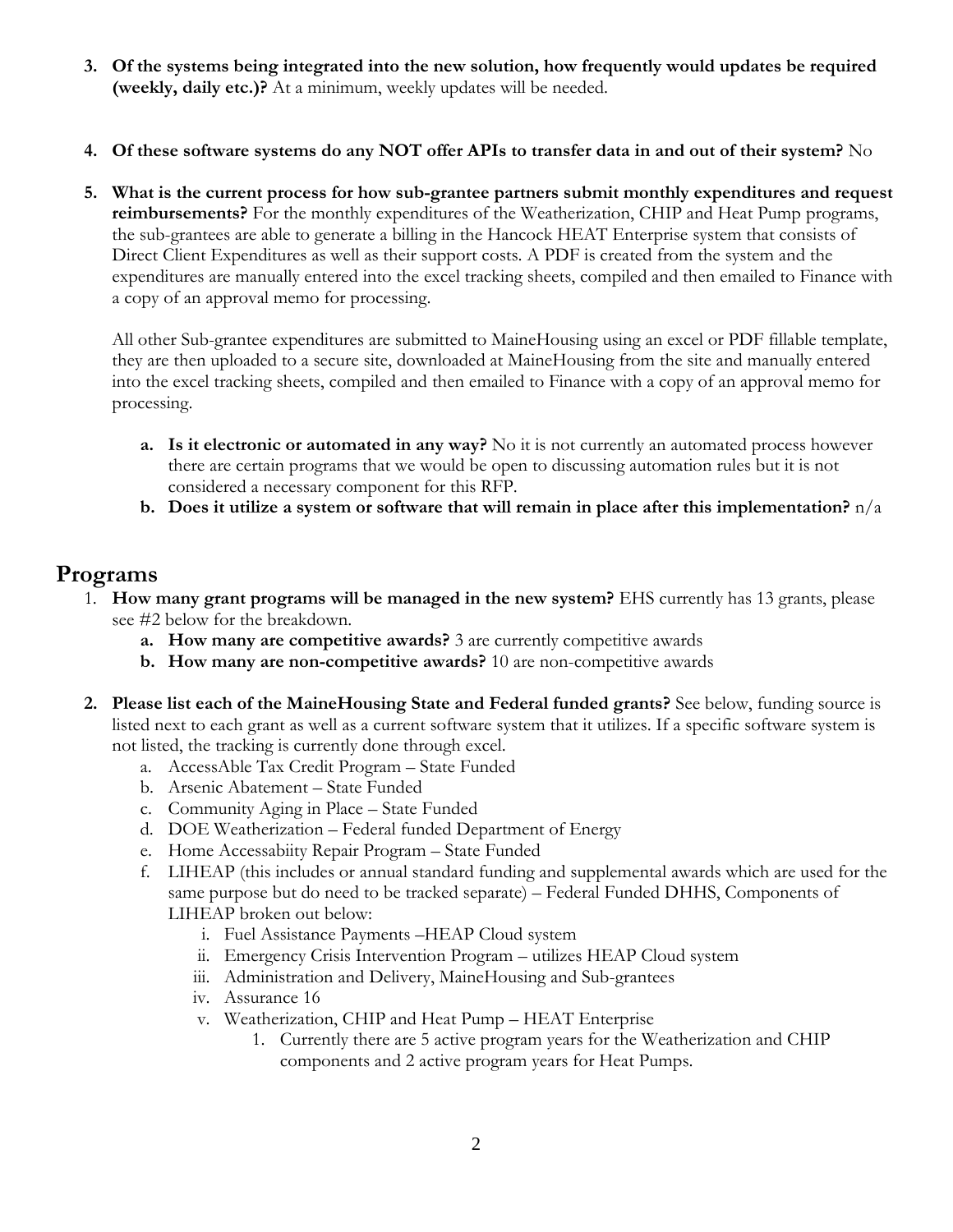- g. Older Adult Home Modification Federal Funded Department of Housing and Urban Development
- h. Lead Remediation Federal Funded Department of Housing and Urban Development
- i. Low Income Assistance Program Funded by electricity Utility providers, private funds
- j. LIHWAP x 2 Federal Funded DHHS, there are two separate funded programs which will need to be tracked separately
- k. State Lead Maine State Funds
- l. State Home Lead Match MaineHousing funding
- m. TANF fuel assistance payments Maine State DHHS
- **3. Will HUD funding sources administered by DECD-OCD also be managed by this system (CDBG)?** No
- **4. Regarding the awards you make to Partners, are they typically done via a formulaic or competitive selection process to determine who to award out to?** This would vary by award but the majority are via formulaic however we do have 4+ competitive programs.
- **5. Are you collecting an application form from potential recipients prior to determining who you will be awarding?** For the competitive awards to sub-grantees, the process does require a narrative and budget submission. We do not have a standard application.
- **6. Are the components of the Weatherization, CHIP, Heat Program Etc. programs listed as budget line items on the LIHEAP budget grant?** Yes
	- **a. If so, is the intent to then obligate that respective amount of budget item for the Weatherization, CHIP, Heat Program, etc. to then create sub-awards from?** Yes
- **7. Does MaineHousing grant to individuals, organizations or both?** MaineHousing will make fuel assistance payments to some individuals, the majority of the expenditures are paid to Sub-grantees to administer the programs.

## **Users/Access**

- **1. How many internal MaineHousing employees will require access to the new system?** 6-10
- **2. How many external partners will need access to the system?** We currently have 18 sub-grantees who will need access at a limited capacity, we would like at least 2 individuals at each sub-grantee organization.
- **3. "Partner Portal" is this referring to external staff that are non-profits or subrecipients?** This would be for our Sub-Grantees to access the system, this would not be a system that the general public would need access to.

# **Implementation and Timeline**

- **1. What is the expected timeline for implementation and go-live?** We would like to be up and running by October 1, 2022. We are open to suggestions in terms of go-live with all programs at once or implementing as each new program period starts.
- **2. Do you anticipate migrating data from another system?** All of our current tracking and fiscal management is done in excel. We do not anticipate needing to migrate a large amount of programmatic data from the current systems.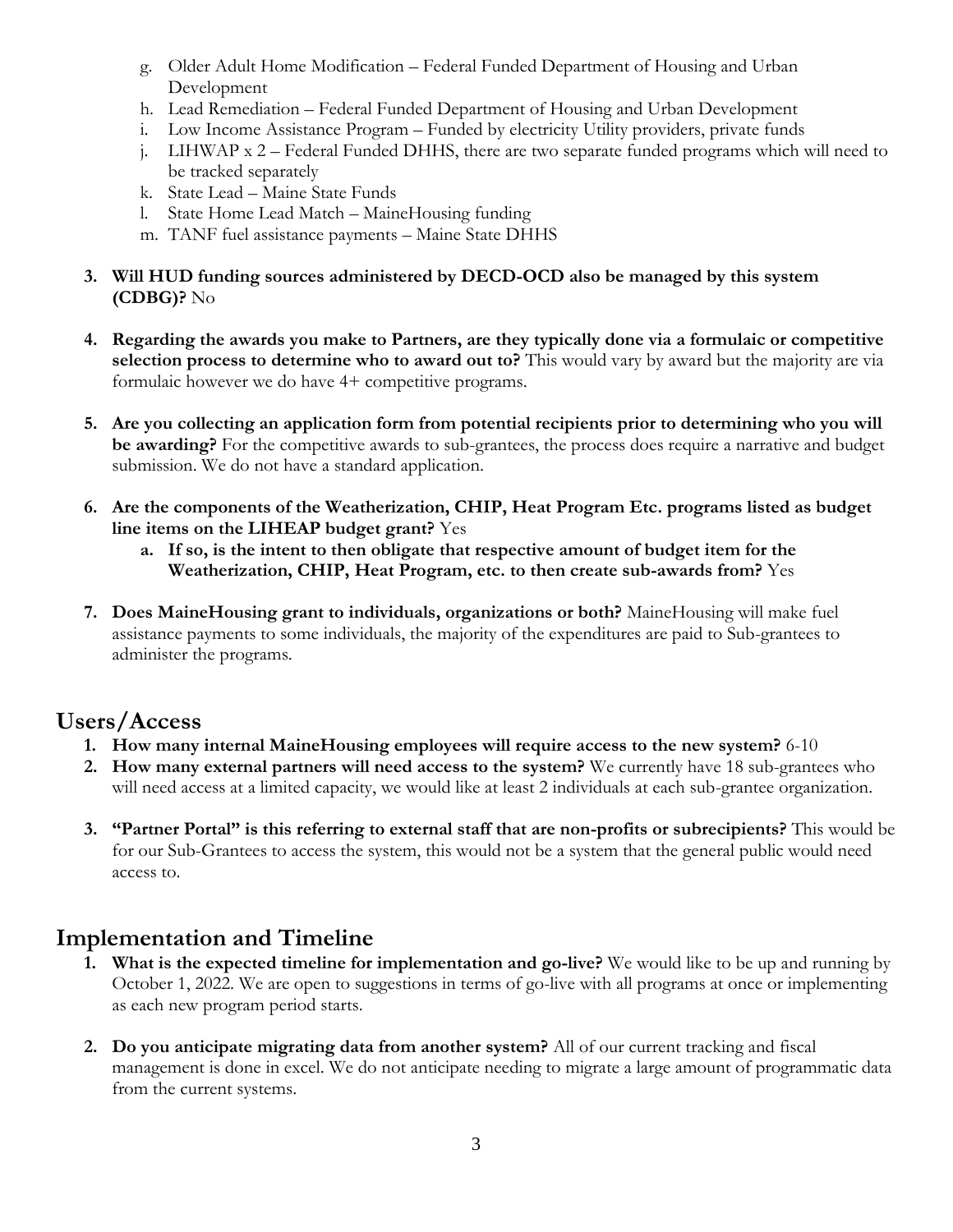- **a. What would be the approximate size of the data file?** If we do need to import data from an existing system I do not anticipate that it would be a large file since it will not contain client programmatic details.
- **3. How many programs, subrecipents and approximate reports do you anticipate migrating?** Please see 2 under the Program section for the listing of the grants and we currently have 18 sub-grantees.
- **4. Please provide more details on the required integration and will it be a one-way or two-way integration?** We are currently anticipating that it will be a one-way integration. We do not currently see a need to transfer data from this system into any existing programmatic software.
- **5. How many systems does EHS anticipate the selected GMS to import data from?** Potentially three systems, please see Current Systems question #1 for listing. If data is to be imported for implementation I anticipate it will be minimal. We are not requesting any programmatic specifics be imported.
	- **a. Is there a preferred method?** The preferred method of data import would be Excel workbooks, or common delimited text formats such as comma separated values (.cs) or tab-delimited text files (.txt)
- **6. Are you needing any existing/active loans or case data migrated?** No

### **Additional Questions regarding system use**

- **1. Will you be using the software as a public facing application for subrecipients to apply for funds or programs and report their accomplishments/beneficiary data etc?** No
- **2. Please clarify "importing and exporting of Data: ability to import transaction data when needed from multiple systems." What are the systems and what type of data is needing to be imported and exported?** MaineHousing EHS department uses two products from Hancock Software as well the Salesforce platform to track program specific data. The data that would need to be imported into the new fiscal software would be relating to expenditures for these programs. Our Federal funding sources also have transaction listings on a web based service which can be downloaded in a CSV or other formats, this transaction data would need to be imported into the fiscal software.

We do not anticipate needing to export data from the new fiscal software into the existing program software platforms at this time.

- **1. What is the funding source for this procurement?** We will be using both Federal administrative funds, which have been approved in our program budgets, as well as State/MaineHousing funding.
- **3. Please clarify "we have 3 systems that are used on the programmatic level and 2 federal reporting sites which contain payment information." Elaborate on what the systems are and what they are used for.** Please see Current System question 1 for the three programmatic systems. For the federal reporting sites, we have access to transactional listing for DOE and DHHS using P.A.G.E. and P.M.S., both of these sites have the ability to download transactional data in CSV or other formats.
- **4. Is your rehab/weatherization program for single-family or multi-family or both?** Both
- **5. Because lingo used in the grant space can differ between organizations, can you please define the words listed below or provide an example so we can fully understand the workflow:**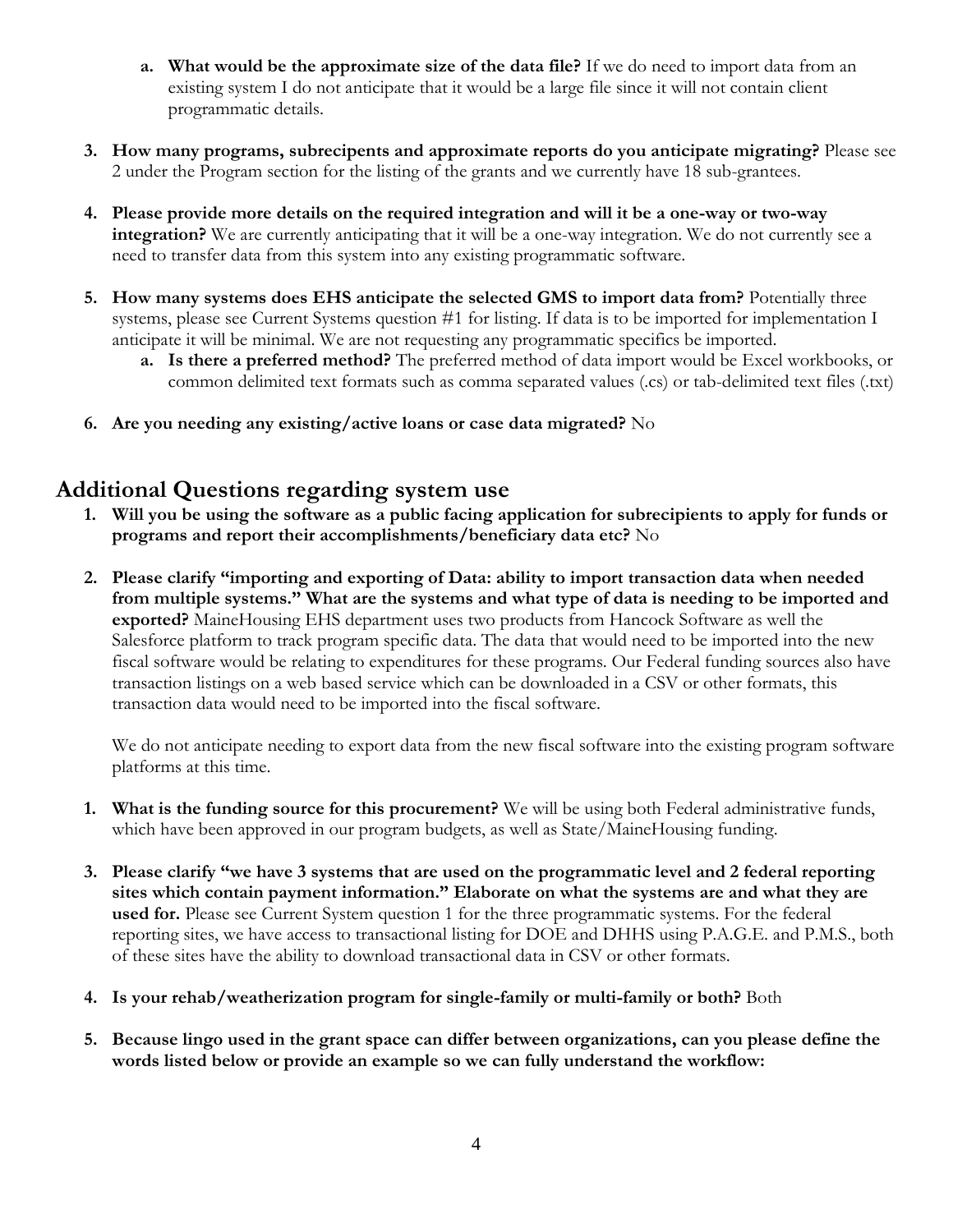- **a. Components –** We use Components to describe the various program and activities which can be funded by a grant. As an example, the LIHEAP grant funds can be used to provide Fuel Assistance Payments, Energy Crisis Payment, Weatherization Services, Central Heating Assistance Services, Heat Pump Installation and Administrative and Program Delivery, these are considered Components of the LIHEAP grant.
- **b. Program Budgets –** This would be the MaineHousing budget for the full grant award. This would break out how MaineHousing intends to spend the grant award including how much will be distributed to Sub-grantees, who will then have to submit a sub-budget. Both the Program Budget and Sub-Budgets would be created for the Programs fiscal cycle (varies by grant).
- **c. Sub-Budgets –** This is used to define the budget that a Sub-grantee will submit with their anticipated expenditures to administer a program component.
- **d. Department Budget –** EHS is a department within MaineHousing, yearly a budget for the Department will be submitted to the Finance Department to anticipate expenses for the following calendar year. The Department Budget is made up of portions of the Program Budgets. Example, if the DOE WAP program year runs from  $4/1 - 3/31$ , the 2022 Department Budget will include 3 months of the DOE Program Budget from Y1 and 9 months from Y2.
- e. **Partners** This term is used to reference our current Sub-Grantees.
- **6. When you refer to Partners in Tracking 2.b, are you referring to sub-awards?** Yes
- **7. Is the expectation of the agency to have a full lifecycle grants management system including things such as planning, application, review, contract, amendments, payments/expenditures, progress reporting, monitoring and closeout?** We had not anticipated planning, application, review, contract and amendments but are anticipating tracking of payments and expenditures and to be able to pull some form of reporting for progress reporting, monitoring and closeouts.

### **Proposal Submissions**

- **1. Do the addenda's need to be signed and submitted with the proposal?** They do not need to be signed individually but do need to be included as part of the proposal. Please see section VII. Proposal Submission for items which must be included.
- **2. Can a video be included in the proposal response if electronic submission is allowed?** Yes
- **3. Have you had demonstrations and/or conversations with grants management vendors? If so, with whom?** No
- **4. Have you had any assistance in preparing tis RFP? If so, from whom?** No
- **5. Are local businesses scored favorably for this RFP?** Please see section VI. Proposal Evaluation on page 9 of the RFP.
- **6. Would MaineHousing be willing to extend the due date of April 18, 2022?** We do not currently anticipate needing to extend the April 18<sup>th</sup> close date.

### **Technical Questions**

**1. Does MaineHousing have a preference regarding a SaaS vs a non-SaaS solution?** We do not have a preference, we do currently have a mix of on-premise and cloud applications.